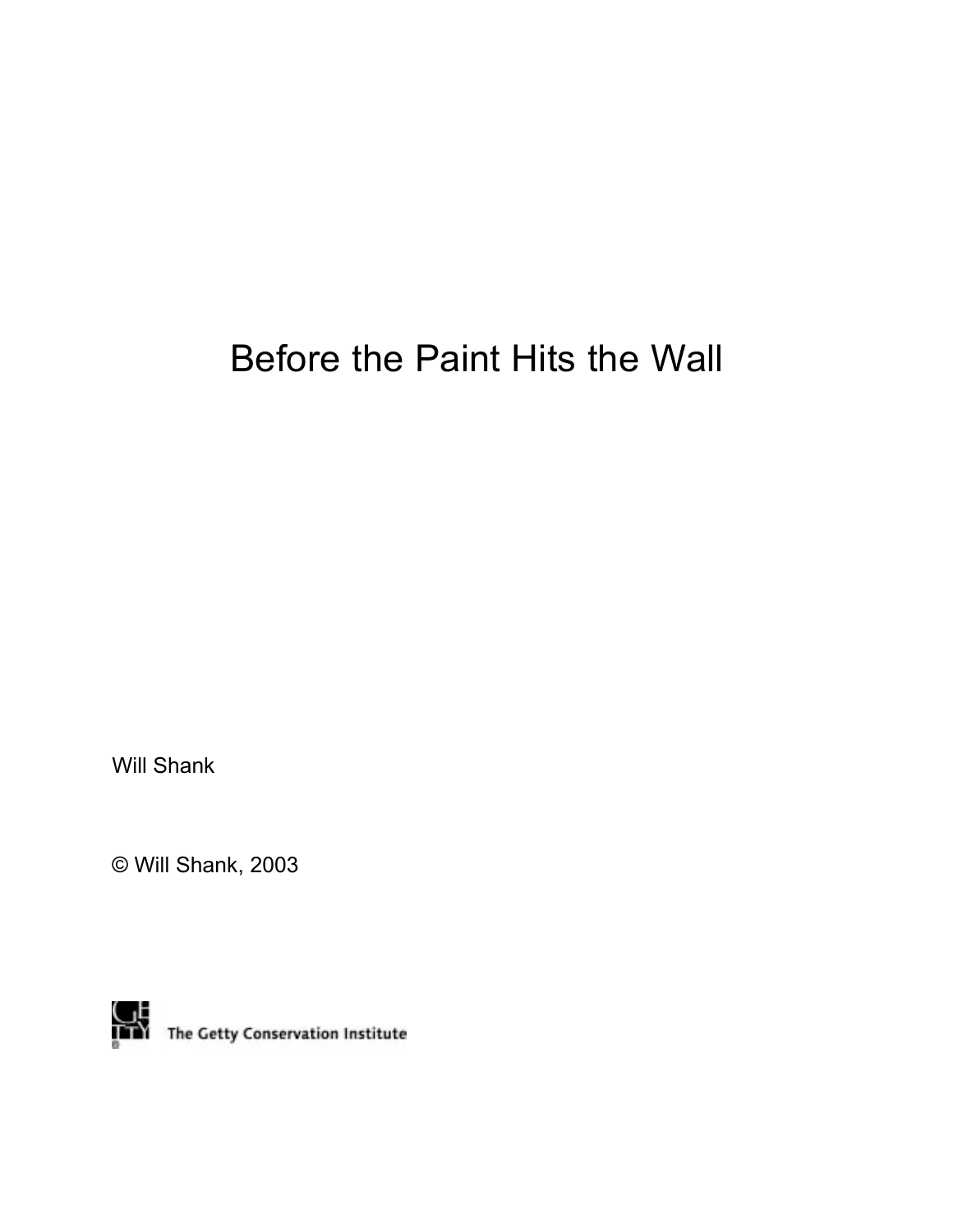Compilation of papers, Copyright © 2004 The J. Paul Getty Trust

The Getty Conservation Institute 1200 Getty Center Drive, Suite 700 Los Angeles, CA 90049-1684 Telephone (310) 440-7325 Fax (310) 440-7702 Email gciweb@getty.edu www.getty.edu/conservation

The Getty Conservation Institute works internationally to advance conservation and to enhance and encourage the preservation and understanding of the visual arts in all of their dimensions—objects, collections, architecture, and sites. The Institute serves the conservation community through scientific research; education and training; field projects; and the dissemination of the results of both its work and the work of others in the field. In all its endeavors, the Institute is committed to addressing unanswered questions and to promoting the highest possible standards of conservation practice.

The Institute is a program of the J. Paul Getty Trust, an international cultural and philanthropic institution devoted to the visual arts and the humanities that includes an art museum as well as programs for education, scholarship, and conservation.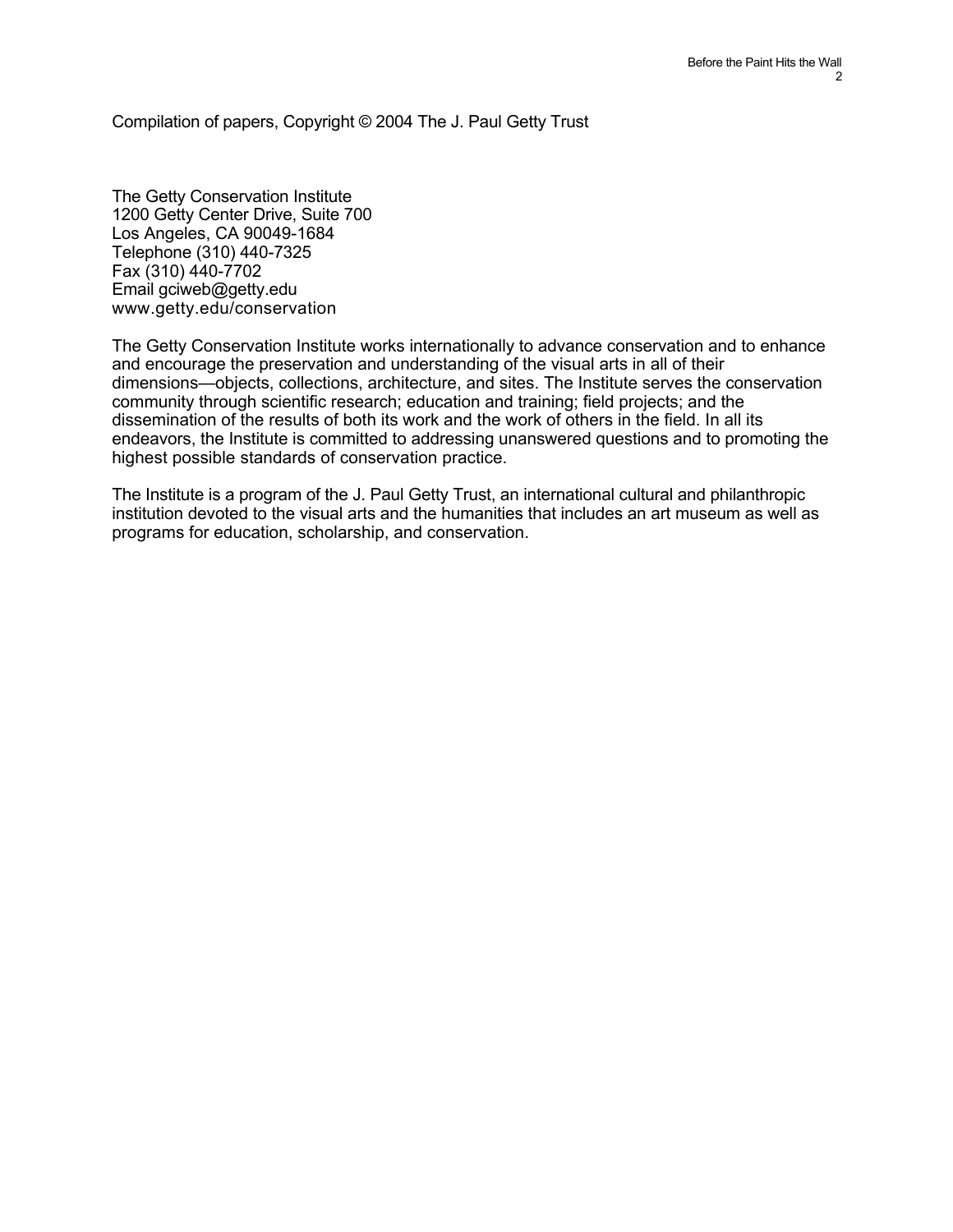## **Preface**

The following essay was originally presented at "Mural Painting and Conservation in the Americas," a two-day symposium sponsored by the Getty Research Institute and the Getty Conservation Institute, May 16–17, 2003, at the Getty Center in Los Angeles.

At this event, a cross-disciplinary roster of art historians, conservators, and artists discussed the social, artistic, and political dimensions of murals, the value they hold for different constituencies, and the rationale and conservation techniques for ensuring their long-term survival.

The views expressed in this essay are those of the author and do not represent the views of the J. Paul Getty Trust.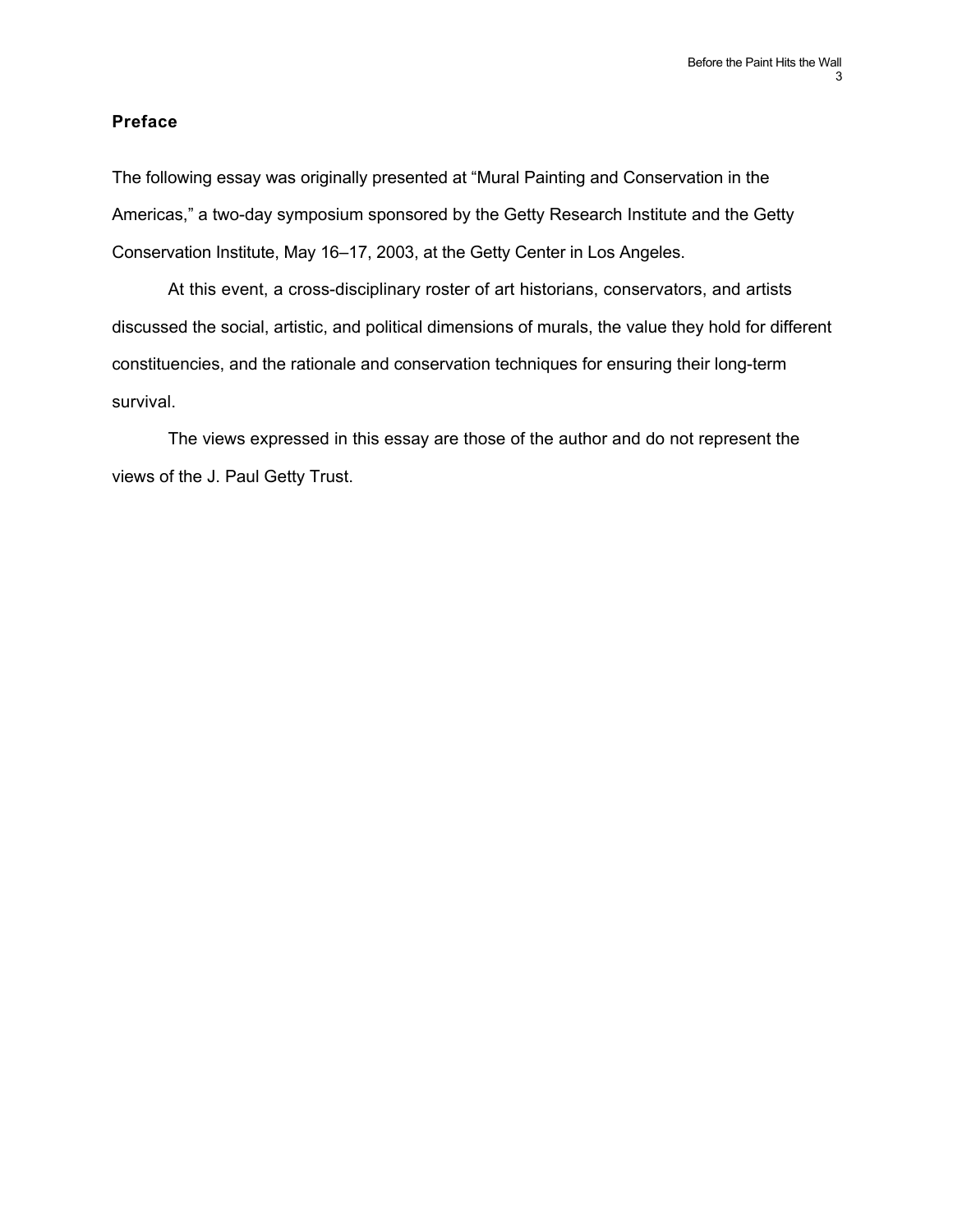Since leaving the ivory tower of climate-controlled art museums and paintings maintained in superb condition, I have devoted a fair amount of thought to this question: Why do people apply paint to walls?

Most commonly, it seems to me, wall paint is applied with two broad purposes in mind: either as information or as decoration. There are many variations on this theme:

The paint may take the form of straightforward information.

The information can be presented artistically.

"Decoration," too, can sometimes be artistry.

The purpose of the painting may be "fine art," with no particular purpose other than imparting beauty.

Or the fine art may come with a political, cultural, or other message, bringing this discussion full circle back to "information."

The next obvious question that I ask myself as a conservator is this: What are the longevity expectations of the wall paint, according to the painters and the people who own the walls? Here, too, there are some self-evident categories:

The informative murals are not usually expected to last.

The decorative murals are usually expected to last somewhat longer, and they are considered renewable, i.e., repaintable, by the original artist or by another artist of the building owner's choice.

Murals whose significance relates primarily to their artistry are the ones that eventually give rise to conflict as they age.

Then the trickier questions begin, like this one: How does time change the value of murals? Wall paintings whose original intent was simply to inform can acquire historic or artistic value simply because of their longevity (graffiti on a wall in Pompeii, for example, or an earlytwentieth-century commercial advertisement on a barn or urban wall).

Works of a deceased artist are inherently more valuable, because there will be no more works by that artist.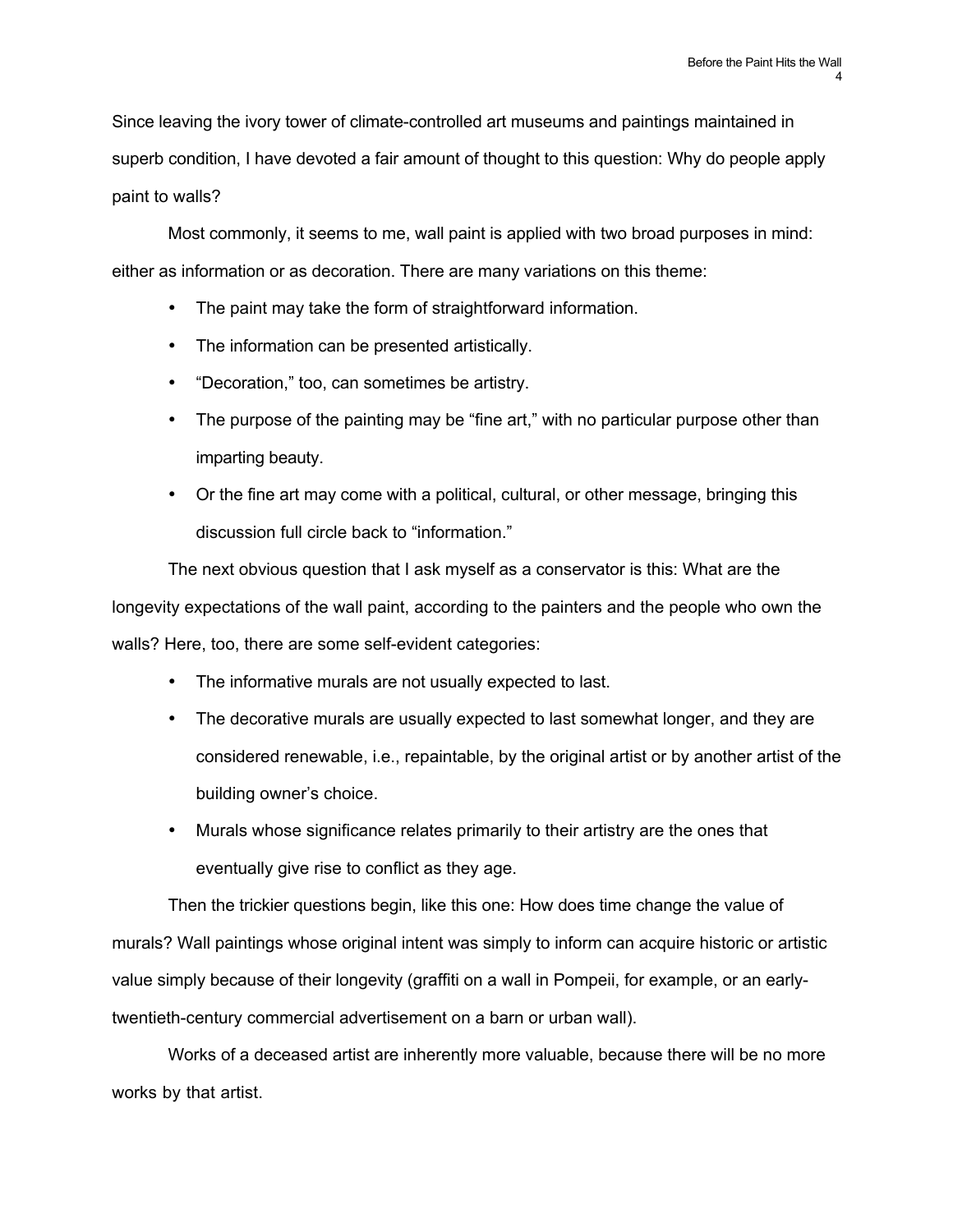It is difficult, in any case, to determine the "value" of a wall painting, since it usually is not movable and thus cannot usually be bought and sold, or traded, independently of the architectural surface to which it is attached.

This point brings us to the next question: How long can or should murals last? This is indeed the Big Question, and I, for one, hope that together muralists, conservators, art historians, paint manufacturers, arts attorneys, and public art managers will eventually come to some consensus about the various approaches to the answers to that question. The question of the permanence of the paint—and to some degree of the painting support—is, in fact, the undercurrent that supports most of the papers that follow.

Working backward from the title of the symposium, "Mural Painting and Conservation in the Americas," I hope to at least identify two issues in this brief introduction; other papers in this symposium address one or the other of these two topics: (1) considerations to be taken into account before the paint hits the wall; and (2) the present state of affairs surrounding the murals that go bad or peel or fade or disappear; who is intervening to save those murals; and different approaches to that task.

### **Physical Considerations about Mural Paintings**

Is the wall that will receive the paint a permanent engaged architectural surface or a freestanding system?

What are the salient environmental factors (for instance, pollution, a marine environment, the grade of surrounding land) in the vicinity of the mural?

What is the geographic orientation of the wall? Will it be blasted, for instance, by southern exposure to the sun?

What is the relative permanence or fluidity of the building itself or the structures in the neighborhood?

Is there a stated or written agreement with the owner of the building?—not just about the usual parameters of costs of labor and equipment. Has an eye been cast toward the future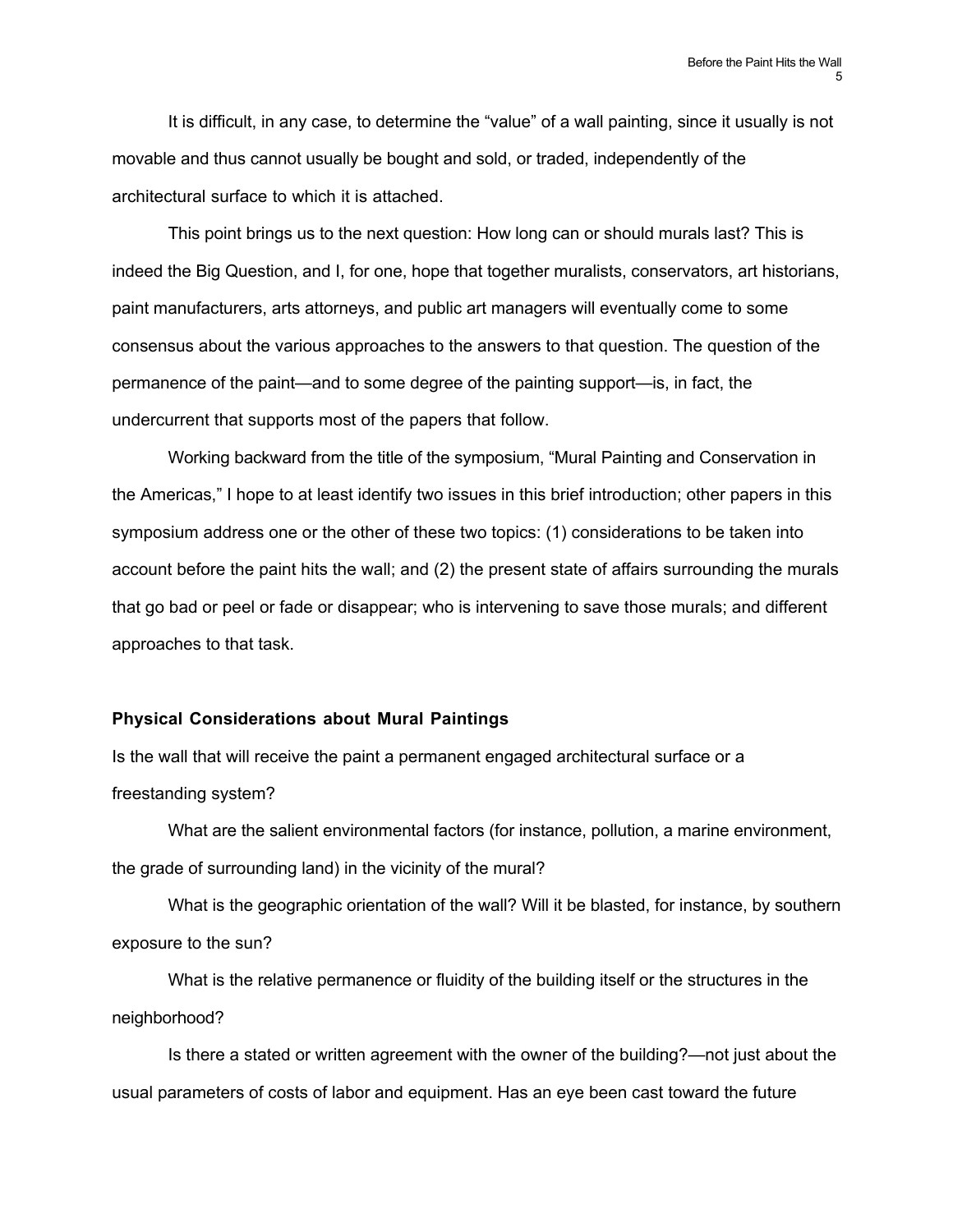about maintenance of the mural? For instance, who will clean off graffiti? Who will pay for that? Who will keep weeds from obscuring the mural? Who will pay for that? Who will assess the deterioration of the mural, and who will intervene? Will the artist do that? Will the owner arrange for a conservator to do that? Will the community find the resources to do that?

## **Approaches to Mural Conservation**

From the point of view of the conservation profession, contemporary murals seem to be in their own category.

Principles and ethics of art conservation dictate certain norms for those of us whose careers have been devoted to preserving the artwork of others. These principles include those of reversibility and of documentation of one's work when any changes are made to the artwork of another.

The conservation of easel paintings is similar to the conservation of murals, in that similar problems can present themselves, such as delamination of one layer from another, or an accumulation of surface dirt.

But murals are different from easel paintings for many reasons. The materials of outdoor murals have a relatively short life span, mostly because of their environment. And their scale often makes a traditional conservation approach unfeasible.

The care of outdoor sculpture is similar to mural conservation, in that both categories of artwork are subjected to challenging conditions and thus require more frequent maintenance than indoor artworks. Sculptures frequently have renewable surfaces (which may, for instance, be recoated, repatinated, or in some cases repainted), and they may or may not be different from murals.

There are two basic approaches to intervening in the condition of a deteriorated mural, and these approaches diverge widely. The first is traditional conservation, as discussed above. Artists would call the second approach restoration, but conservators would term it repainting. We will explore the differences between the two approaches and the appropriateness of each.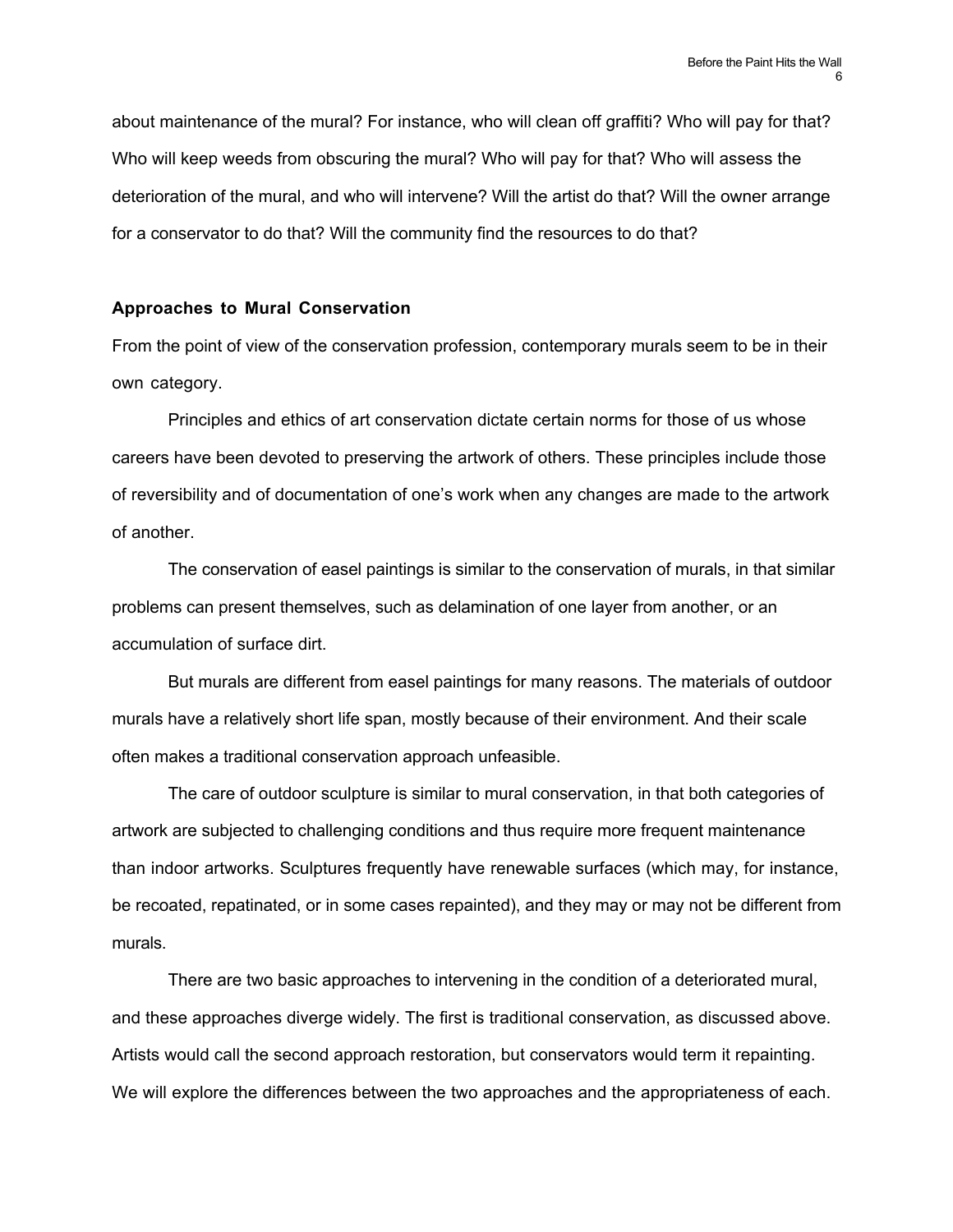#### **How to Avoid Conflicts When Murals Go Bad**

Many of this symposium's presentations focus on the mural as a physical fact. You will hear from public art managers, from muralists, from mural conservators, and from paint chemists and representatives of paint manufacturers. They intend to share with you a great deal of information about the physical facts of murals. Together we hope that those of us who care about these great works of art will come to some conclusions about how they might best be preserved.